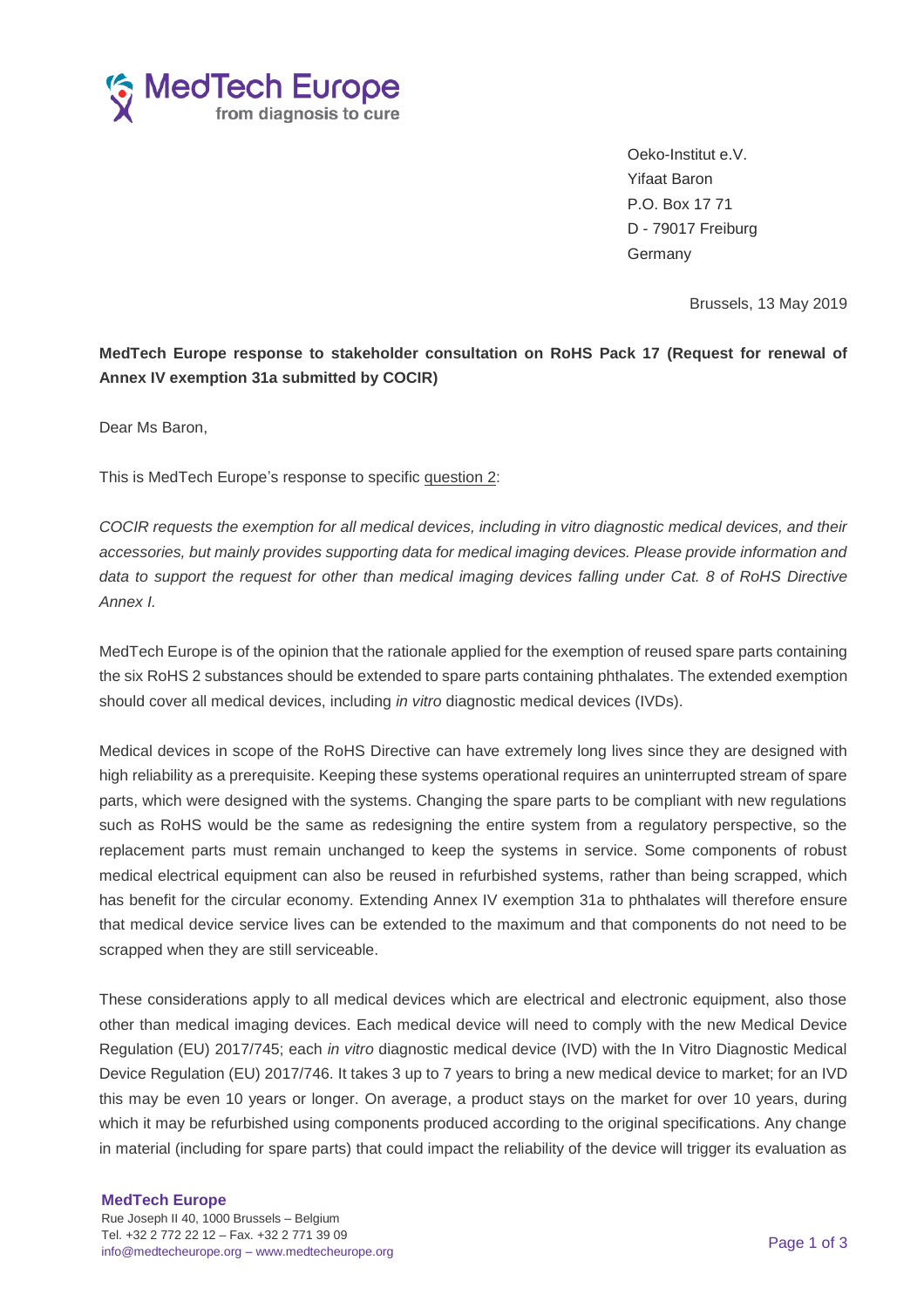# **S** MedTech Europe

a new device. This requires time for testing and re-validation as well as for re-registration (to get approval from a Notified Body when a medical device dossier is submitted or re-submitted for change) of affected products on an individual basis, both in Europe and in any other regulated regions in the world.

*In vitro* diagnostic medical devices:

The nature and long lifespan (up to 20 years and more) of IVD instrument systems (including immunoassay, clinical chemistry, haematology and blood screening assay systems) mean that IVD companies must carry out periodic refurbishment for normal repair and maintenance activities. It is likely that at least a part of the IVD instruments installed at customer sites across Europe (compliant at the time of installation) contain phthalates. It is often difficult and sometimes impossible to replace an original part that contains phthalates (or other newly added restricted substances) with a different, phthalate-free spare part. As product reuse, refurbishment and extension of lifetime are both environmentally and economically beneficial, spare parts need to be sufficiently available.

IVD systems require extensive validation to ensure that they perform appropriately. The equipment performing the transfer can be placed within laboratory environments for periods typically up to 10-15 years. The performance of the equipment and associated reagents relies in part on the critical transfer and contact properties of guide tubes and contact surfaces that need to transfer precise amounts of fluids for the assay to work within stated analytical performance criteria. During the normal working lifetime of the equipment, replacement of phthalate-containing parts may be required. Replacement with any other parts would require extensive validation of the performance of the assay to ensure a "like for like" approach. There is still a risk even then that the device may not perform exactly as originally specified as all states cannot necessarily be replicated during testing. The extra testing may also cause or create delays in the availability of equipment with the associated impact to patients. Extending exemption 31a to phthalates in reused spare parts would allow for cover of existing equipment and would also allow transfer to new plasticisers for new equipment coming through.

The following numbers have been provided by a MedTech Europe member company that places spare parts on the market for analysers, flow cytometers and sample preparation devices:

| Year    | Weight of spare parts   |
|---------|-------------------------|
|         | placed on the EU market |
|         | (tonnes)                |
| 2014    | 0.115                   |
| 2015    | 0.355                   |
| 2016    | 3.625                   |
| 2017    | 20.821                  |
| 2018    | 31.105                  |
| Q1 2019 | 6.974                   |
| TOTAL   | 62.996                  |